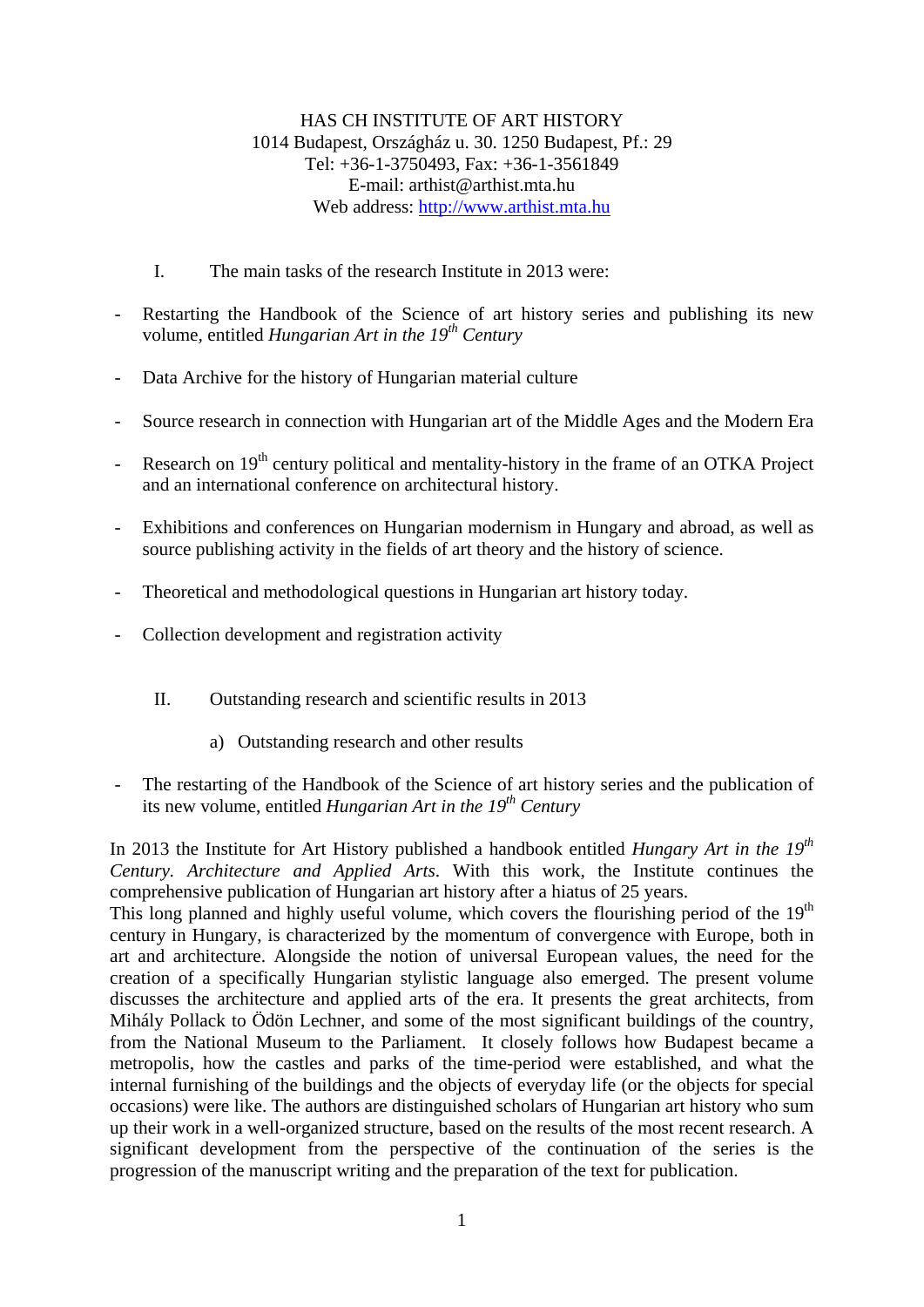Data Archive for the history of Hungarian material culture

The Research Team for the History of Art Collection operates with the support of an OTKA Grant of the HAS CH entitled *Data Archive for the History of Hungarian Material Culture*   $(16^{th}-19^{th}$  *centuries*), starting from this year. In the framework of this project, we began the preparations for the publication of Imre Henszlmann's correspondence archive for the occasion of the  $200<sup>th</sup>$  anniversary of his birth, in connection with the exhibition organized in the HAS Art Collection by our Institute. The correspondence will be published in the form of an independent volume next year. The *Data Archive for the History of Hungarian Material Culture (16<sup>th</sup>-19<sup>th</sup> centuries)* OTKA Research Project, with the identification number K 105005, is being done by five scientific fellows of the HAS CH Institute for Art History, as well as one researcher from the Lajos Lechner Research Center and one from the Museum of Fine Arts. Work continues on the publication of the correspondence of Imre Henszlmann until 1872, as well as a book entitled *Gábor Fejérváry's and Ferenc Pulszky's correspondence with scientists, collectors, and art dealers.* In 2013 we worked on the data collection and re-editing of this 2 volume source publication. For the publication of the approximately 1,200 letters we submitted the source publication grant application, together with the Balassi Publishing House. From the De Signis book series, the volume of one of the Team's members focusing on the path of the body of artworks and the denominational affiliation of the pieces nationalized in the monastery (which was disbanded under Joseph II) underwent significant progress.

Source research in connection with Hungarian art of the Middle Ages and the Modern Era

*Research of the Source Materials of Hungarian Aristocratic Art Collections in the 17th-18th Centuri*es (OTKA PD 101833). The Program is connected primarily to the work of the History of Art Collecting Research Team, which consists of members who also take part in the work of other research teams. Their research, depending on their area of specialization, is linked, sometimes closely and sometimes in a broader sense, to the theme of baroque art and art patronage. This research team significantly expanded our understanding of the most important Hungarian object-ensembles and art collections of the Modern Era by searching, identifying, systematizing and registering the image and written sources. As a result of the source-identification and systematizing work, a more detailed and much richer image can emerge of the nature of  $17<sup>th</sup>$ -18<sup>th</sup> century Hungarian object–ensembles, (Using the current terminology, they can be perceived as objects of fine arts and the applied arts), including their composition, their propositions and their historical transformations. We also gain a clearer understanding of the social positions, lifestyles, social networks, and habits of choosing prefiguration and representation models of their commissioners, collectors and owners. In short, we glean insights into the history of Hungarian material culture.

The foundation of the research, which is primarily based on a source corpus compiled in the course of archival research (Object registry, inventarium-s, heredity-inventories, and testaments), is now available in one searchable database, partially accessible to the public with registration. (E.g.: Eszterházai Castle, Károlyi-Palace; Erdődy-Treasury, Viczay-Collection of Hédervar, Fejérváry–Pulszky-Collection). The Team has organized the source materials according to specific criteria, and then compared the database with previously published source texts and the data available in the listings of previously printed auctioncatalogues.

In collaboration with Hungarian and foreign institutions, the Institute participated in the establishment of the exhibition entitled King Matthias and Florence *(Mattia Corvino e Firenze. Arte e umanesimo alla corte del re di Ungheria*) presented in the Museo di San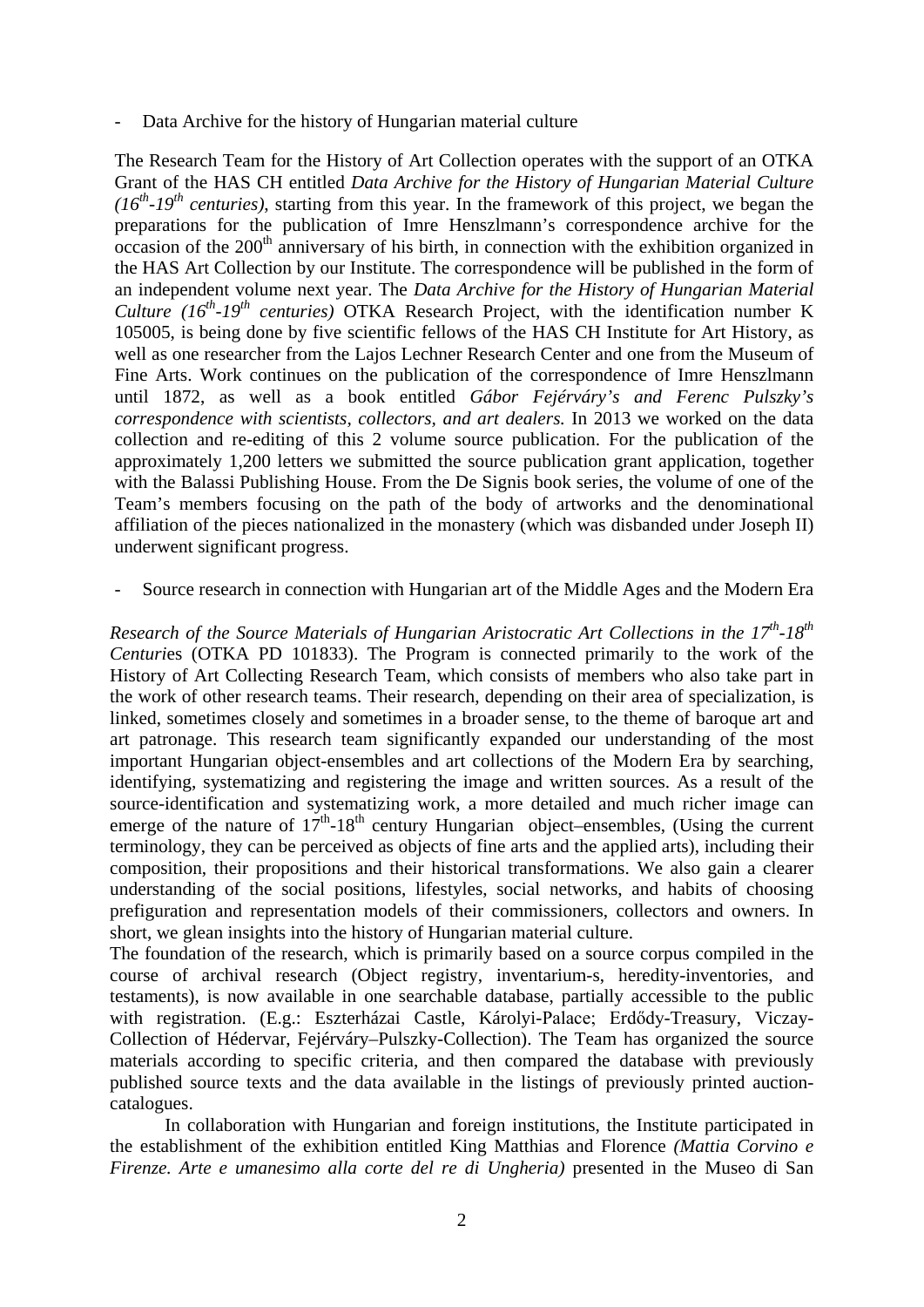Marco in Florence in collaboration with Soprintendenza Speciale per il Polo Museale Fiorentino and the Budapest Historical Museum. The professional preparations and organization of the exhibition took place in the Museo di San Marco, Florence (Collaborating partners: Budapest Historical Museum, Soprintendenza Speciale per il Polo Museale Fiorentino). The catalogue was edited in cooperation with the Giunti Editore, an Italian publisher. The Institute delegated the senior research fellow, who was the co-curator of the international exhibition, and the co-editor of the catalogue.

Several researchers of our Institute are part of the "Momentum" Holy Crown – Research Team lead by Géza Pálffy (HAS CH Institute for History). Their main tasks in the frame of this project on the Hungarian coronation ceremonies, the Holy crown, and the history of the Hungarian coronation regalia between 1526 and 1916 include the collection and registration in catalogue listings of the 18<sup>th</sup> century and 19th century holy crown depictions, and the composition of essays on the activities of Arnold Ipoly and Béla Czobor. A number of scientific fellows of the Research Team joined the monumental exhibition in Székesfehérvár organized on the occasion of the  $975<sup>th</sup>$  anniversary of the death of King Saint Steven. They have also participated in the preparations for the exhibition catalogue.

Research on 19<sup>th</sup> century political and mentality-history in the frame of an OTKA Project and an international conference on architectural history entitled *Ephemeral Architecture in Central and Eastern Europe in the 19th and 20th centuries*

Two scientific fellows were delegated by the Institute to contribute with research on architectural and industrial education history for the *Arts and Science in Service of Nation Building in 19<sup>th</sup> Century Hungary* (HAS Center for the Humanities) OTKA Project led by Gábor Gyáni. An international conference on architectural history was organized by one of the researchers of our Institute entitled *Ephemeral Architecture in Central Eastern Europe in the 19th and 20th centuries*. It was held on 28-29 November, 2013 in the Conference Hall of the Budapest City Archives. In international architectural history research, for several years now more and more attention has been given to the questions of temporary architecture, politics, representation and memory. The Budapest event, like other parallel initiatives in America, Great Britain and France, was intended as part of this scholarly discourse. The twoday, English-language conference in Budapest took place with the participation of 30 scientists on the topic from 14 countries. The Open conference, which did not require prior registration by the participants, was broadcasted live on the web, which remains something of a rarity in Hungarian scholarly circles. 65 participants registered personally for the conference and in the course of the two days 62 people watched the online broadcast. Thus the broadcast doubled the publicity of the conference. Furthermore, interested experts arrived from several European universities and institutes (Dublin, Trinity College, Berlin, Humboldt-Universität).

Exhibitions and conferences related to Hungarian modernity in Hungary and abroad, as well as source publication activity in art theory and the history of science

The most significant activity related to Hungarian modernism was the conference on the 1912 Sonderbund exhibition in Cologne. The reconstruction issues and reception history additions in connection with the Hungarian participation at the Sonderbund exhibition were the focus of an international conference entitled *The Canonization of Expressionism, Cologne 1912 – The Sonderbund Exhibition and its Hungarian artists* which was held at the HAS Art Collection on 22 March, 2013. For the centenary of the so-called Sonderbund exhibition held in Cologne in 1912, which is considered the first international review of Expressionism, the Cologne based Wallraf-Richartz-Museum prepared a grandiose reconstruction exhibition. This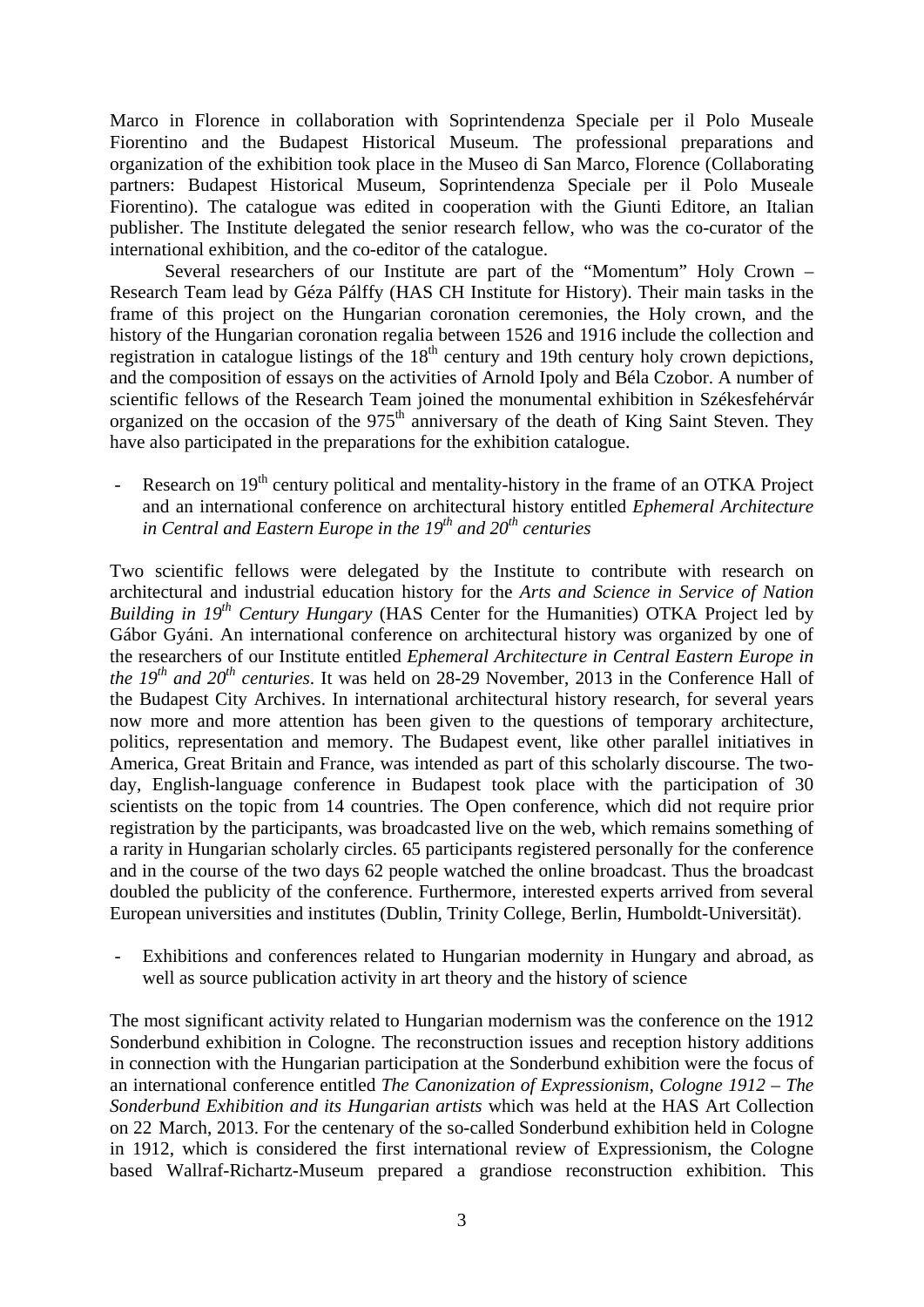"Mission Moderne" exhibition attracted more than 177,000 visitors. It presented the most important results in the field of art history on the international scene, and through the involvement of the Hungarian experts it represents a milestone in Hungarian scholarship. At the exhibition 100 years ago an impressive Hungarian section represented the Hungarian modernist tendencies, and accordingly the reconstruction exhibition last year faithfully reflected the strength of the former Hungarian section. During the sessions the participants also had a chance to view some of the works that enriched the Hungarian section in Cologne in 1912. Thus was presented *Woman Sitting in Armchair* by Róbert Berény was presented with the permission of the Iván family, who also played a role in the organization of the event. Through the exciting story of its identification, this painting was also one of the main attractions at last year's Cologne exhibition. During this one-day mini-exhibition we had a chance to see the glass-window-draft, which is analogous with the painting on Cardboard paper recently bought and exhibited at the permanent exhibition of the Musée d'Orsay.

The Institute took part in significant international collaborations this year. It cooperated in the organization of the exhibition *Bartók Béla and Hungarian Modernism* (*ALLEGRO BARBARO* – Béla Bartók et la modernité hongroise, 1905–1920) held at the Musée D'Orsay between 14 October, 2013 and 5 January, 2014. In connection with this exhibition, conferences and exhibitions were held on Movement art, both in Budapest and in Paris. The exhibition *Mouvement, rythme, danse – Les débuts de la danse moderne en Hongrie (1902-1950)* was held at the Hungarian Institute in Paris. (Hungarian Institute, Paris – Balassi Institute, 7 November, 2013 –14 December, 2013.) Both exhibitions were of invaluable significance. The first was the monumental introduction of Hungarian modernism in Paris. The second one was an almost completely unexplored field, the pioneer presentation of the history of Hungarian movement art (and in connection with this, of Hungarian photography), both accompanied by French-language catalogues written by two research fellows at the Institute. We published the studies in an extended form with the collaboration of the Photo History and Performativity Research Team and the History of the Science of Art History Research Team in the 76<sup>th</sup> issue of *Enigma*.

In connection with this research we continue to build on the results of earlier research in the field of the history of the science of art history. In 2010, in the 65<sup>th</sup> issue of *Enigma*, an important article written by one of the senior and one of the junior fellows of the Institute presented the Tolnay-Panofsky conflict. In this article we published the source material on the flaming unrest between world-famous Hungarian art historian Károly Tolnay and the director of the Princeton Institute of Art History, Erwin Panofsky. We attempted to map the possible background of this conflict in the history of the science of art history.

Now, one of the scientific fellows of the Institute can pursue research on this relationship, which is important for Hungarian art history, and the years spent by Tolnay at Princeton on site. This fellow will be residing in Princeton on a private trip, between September 2013 and June 2014. Here he will continue research on architectural history and the history of the science of art history, combining the theme of Hungarian-American relations with the professional support of the Institute for Advanced Study.

The István Genthon project (2013-2014) focuses on the beginning of the  $20<sup>th</sup>$  century, more specifically the Hungarian art history writing of the interwar period. We have provided the foundation for this research with the publication of two thick collections of sources, one about Tibor Gerevich and one on the School of Rome, and also with the four volume Anna Zádor interview collection and the five volume handbook on the great figures of Hungarian art history writing, *Az emberek és nem frakkok. A magyar művészettörténet-írás nagy alakjai.*

In 2013 two of the Institute's senior scientific fellows edited Ottó Mezei's selected writings: *Magyar, európai, modern,* which is a source publication of almost 500 pages. This year the History of the Science of Art History Research Team is also undertaking to map of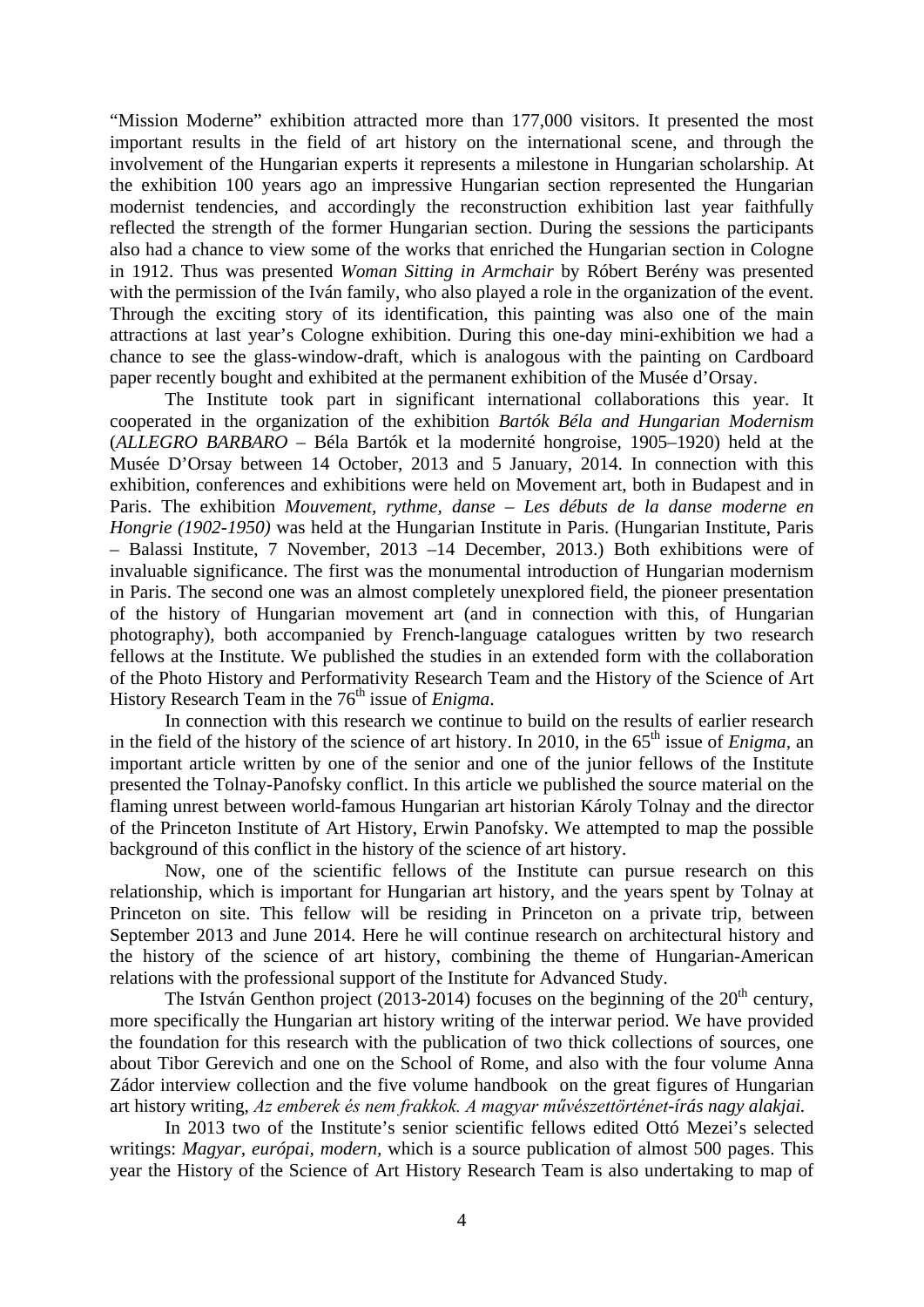the sources necessary for the writing of art history between the two World Wars. Our Institute is participating in the scientific research and preparations for the Derkovits monographic exhibition, to be held at the National Gallery in March 2014, for which the Institute contributes a two-volume source-publication. The editorial work is being done by one of the senior scientific fellows at the Institute. One of the senior members of our Institute will contribute by publishing her collection of microfilms recording the original reception of Derkovits's art. We compiled the Derkovits Reader - which will be the fruit of close collaboration between *Enigma,* the Museum of Fine Arts, the Derkovits Research Team of the Hungarian National Gallery, and the History of the Science of Art History Research Team of the HAS CH IAH - from sources that have either never been consulted before or not used by scholars on Derkovits to their full potential. Thanks to multiannual research in a microfilm archive by one of the senior members of our Institute, we were able to publish writings pertinent to the reception of Gyula Derkovits up to 1937, including German language press reviews of his Viennese appearances (together with Hungarian translations), his reminiscences about his childhood, his poems, some of the less known interviews done with his wife, and the press clippings and photos, which show a significant compositional or stylistic similarity with Derkovits's paintings. Our intention is to open new perspectives in Derkovits research, because while the impact of photography and popular visual culture on Derkovits's art has been mentioned before, the body of images on the basis of which conclusions could be drawn has not been collected and published. The collection of sources and the preparation work with the photos will also serve as the foundation of the lead essay in the album, which will focus on the connection between Derkovits and Hungarian literature (Attila József, Lajos Kassák, Milán Füst) and socio-photography.

## - Theoretical and methodological questions in Hungarian art history

*The Long 1960s* project of the HAS CH IAH is based on broad collaboration. The International Visegrad Fund's standard grant provided an excellent opportunity for the extension of the research to the Central European region. We had a chance to build our partnerships: Adam Mickiewicz University, Poznan, Zachęta, Warsaw, Moravská Galerie, Brno, Slovenská Narodná Galeria, Bratislava. These institutions delegated 2 researchers each, and together with the 8 Hungarian researchers we were able to organize the initial two-day workshop on April 18-19, 2013 at the Ludwig Museum.

In the revitalization of the methodology in art history, a major role is played by the work done by the Critical Theories Research Team. The pioneering activities of the Team are filling an important need, and not surprising it has raised high expectations, mainly because of the international scene. In other disciplines (media theory, aesthetics, history, literary history etc.) it is by now common to use critical theories, but in Hungarian art history education there is little trace of these ideas (many of which can hardly be regarded as new by this point). Theories are only sporadically mentioned in publications (mainly through the intensive publication activities of the Team).

The thematic issue of the Research Team, entitled *Critical Theories and Localities*, was published. It consists of articles, book reviews, bibliographies and, in order to provide a foundation for a future reader, the issue also gave an overview of the available Hungarian research and literature for each important field of study. The essays were revised by the Team leaders, who served as editors of this thematic issue of Ars Hungarica on critical theories.

Collections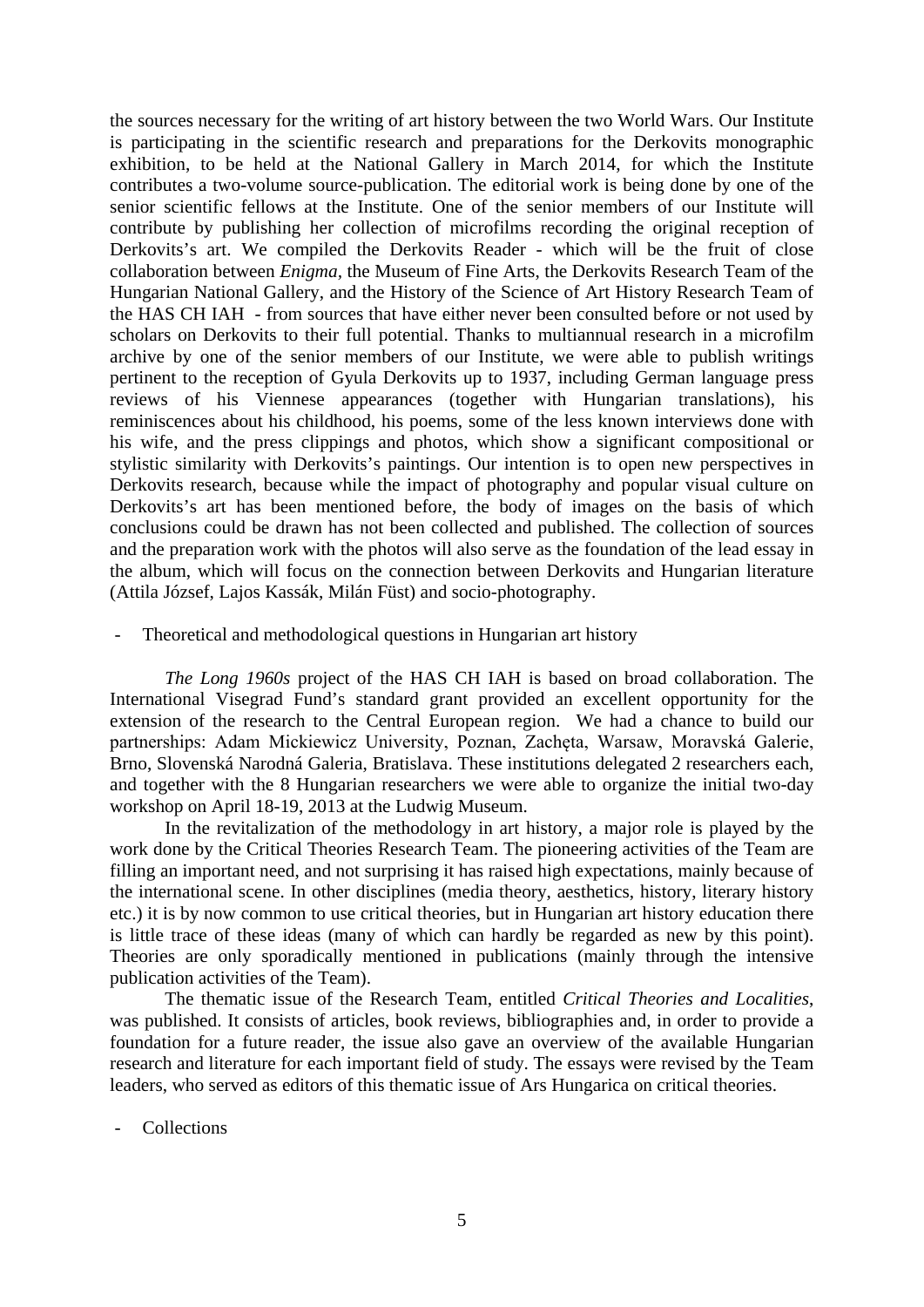The collections managed by the Institute (Data Archive, Lexicon Collection, Photo Archive, and Collection of Archival Regestae) were visited personally by 272 researchers over the course of the year. With our developing digitalization program, the number of online inquiries grows continuously as well.

The Data Archive of the Institute expanded with significant materials of artistic relevance: two diaries of Tamás Losonczy (which were added to the fond no. C-I-10), 6 Rauschek graphics (which were added to the fond number C-I-14), a copy of the Der Sturm catalogues (which were added to fond no. C-I-63), the materials of the Art History Conference in Ráckeve (which were added to fond no. C-I-222), the bequest of Katalin Telepy (4 boxes C-I-223), the bequest of Endre Csatkai (1 box, C-1-224), and the bequest of János Frank (10 boxes).

The artworks preserved by the Institute's Data Archive were requested for exhibition purposes by the following institutions: the Hungarian Institute in Paris, Ludwig Museum – Contemporary Art Museum, the Hungarian Fine Arts Academy, the Paks Gallery, and the Szentendre Outdoor Ethnographic Museum. Meanwhile the digitalization of the most often researched materials of the Data Archive was begun.

The Collection of Archival Regestae is in the most vulnerable condition among the Institute's Archives, so in 2013 the process of their digitalizing began with the infrastructural support of the HAS CH Institute for Musicology. The completed volume is 35.000 labels, which are accessible through the homepage of the Institute. The digitalized and open-access material covers the two most often researched content-sections completely: the documents of the Ministry for Religion and Public Education and the National Hungarian Fine Arts Society.

In the Lexicon Collection 7,000 documents have been digitalized up to this point. The electronic archive of the Lexicon Collection holds data on over 4,000 artists, art historians and art critics. Meanwhile we updated and corrected the Lexicon database and published it on the homepage of the Institute. One of the Lexicon Collections' manager-researchers is the editor of the Hungarian entries in *De Gruyter Allgemeines Künstlerlexikon,* as well as the author of several entries. The head of the Collection also takes part as an author in the work on *De Gruyter,* which is the largest artists' lexicon in the world as the successor of the *Saur Allgemeines Künstlerlexikon.*

The researchers of the Institute manage two major collections of the HAS, the Art Collection (Gallery) and the Psychiatric Art Collection, by overseeing the preservation of the collections and the organization of exhibitions and their connecting events.

b) Science and society

The lecture series *Collegium Artium*, organized by the Institute, continued with Hungarian and foreign lecturers. Participants presented new findings and methodological inventions in connection with the research conducted at the Institute. Professor Diane O'Donoghue PhD: *Legends of the Night: Freud and Vienna's Dream Books in 1900*, Anna Ecsedy: The optic and qudroptic miracles of Primate, György Lippai's garden, Sándor Váci: *Buda-Pesth chain suspension bridge 1839-1849 Archiving project, papers, thoughts and a disappointment,* Gabriella Vincze: *Tendencies of Classicization and gothic reminiscences in Hungarian Movement Art,* Mónika Perenyei: *Art history tradition and the researchers' photo application.*

In March 2013 the restoration of Friedrich von Amerling's painting *János Waldstein in Spanish Costume* was completed (restorer Mária Velekei). As a result, the painting was placed in the main Hall of the HAS Gallery. In connection with this event, a lecture with the title *New Acquisitions of the HAS Art Collection* was held on 19 April, 2013.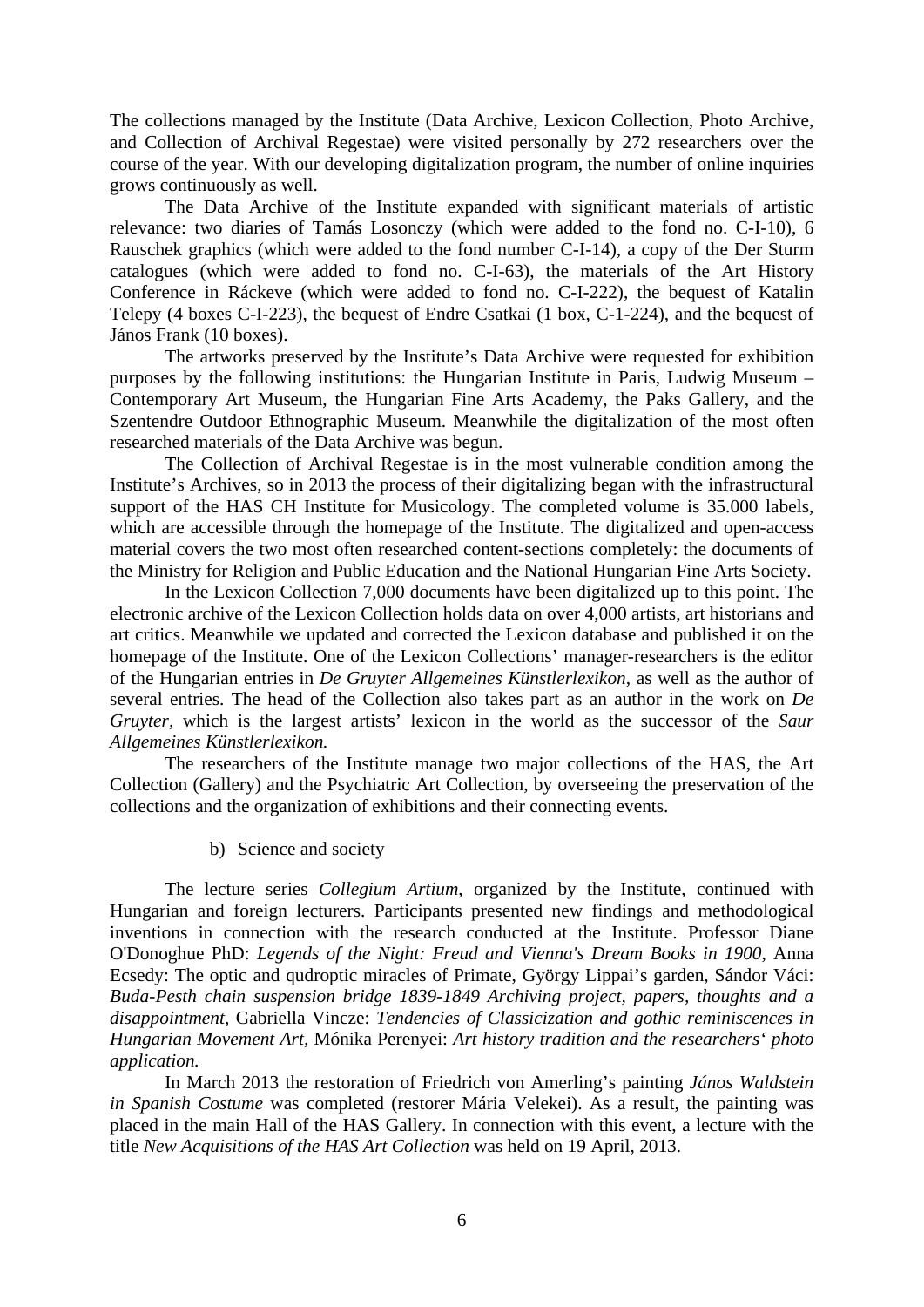Our scientific conference entitled *Joseph Kosma: Budapest, Berlin, Paris* (5-6 June, 2013), a collaborative event of the HAS CH IAH and the French Institute, Budapest, was organized with the contribution of one junior fellow and a senior research fellow of the Institute. This conference attempted to publish and make accessible for Hungarian layaudiences and professionals the multifaceted oeuvre of Joseph Kozma (1905-1969), the French composer of Hungarian origin and re-inventor of the French chanson. The conference brought together scholars from many different disciplinary fields, while at the same time, it emphasized the importance of Kozma's achievements in Hungary.

The exhibition organized for the  $200<sup>th</sup>$  anniversary of the birth of Imre Henszlmann opened on 15 October, 2013. It included four specialized guided exhibition viewings. Six researchers and one senior fellow of the Institute worked on the exhibition concept and wrote the exhibition catalogue. The exhibition entitled *Steven, the Saint King*, which was held in Székesfehérvár was realized with the professional support of the HAS Art Collection, as was the catalogue for the exhibition.

Diane O'Donoghue, the Boston-based art historian (Department of Visual and Critical Studies, School of the Museum of Fine Arts / Tufts University, USA), whose scholarship straddles the border of the disciplines of visuality and psychology, visited the Collection in November 2013 and held a lecture in our Institute. The artworks and the photo material held at the Collection had a strong influence on her. As the next step of this collaboration, our American colleague will spend three months at our Institute in the beginning of 2015 in the Psychiatric Collection, where she will continue her research.

The wide interest in the Critical Theory Research Team is also reflected in the online publication of an interview series made with the members of the Research Team and published at *Exindex*, the most important online forum of the contemporary art scene.

In September, 2013 two fellows of the Institute contributed to the distinguished international conference: *Prinzip Wiederholung. Zur Ästhetik von System- und Sinnbildung in Literatur, Kunst und Kultur aus interdisziplinärer Sicht*. *Humboldt-Kolleg.*

For the *National Anniversaries 2013* – Publication we completed summaries of the achievements of some of the greatest founders and writers of art history (Géza Entz, Imre Henszlmann, Lajos Kelemen).

The Institute for Art History places strong emphasis on maintaining strong ties to the society around it. It devotes considerable attention to the public promotion of its programs, professional occasions, and the events pertaining to the study of art history realized with the contributions of the Institute's fellows. Compared with the other Institutes at HAS, the Institute for Art History has (to this date) the highest number of facebook followers (680 people at the end of 2013) We contact the community of art historians to promote the events of the Institute through direct mails, for which we have over 500 registered email recipients.

III. The Hungarian and international relations of the Institute

The Institute maintains a close relationship with the two major international organizations of the discipline: CIHA (The International Board for Art History) and RIHA (the International Association of Research Institutes in Art History). We take part in the publication of the RIHA online scientific journal.

As one of the Board Members of the Association des Anciens Boursiers du Gouvernement Français, in collaboration with the French Institute, Budapest but as a project of the HAS Psychiatric Art Collection and the Károli Gáspár University of the Hungarian Reformed Church, one of the Institute's fellows took part in the organization of the Dolto-Conference at the French Institute, Budapest.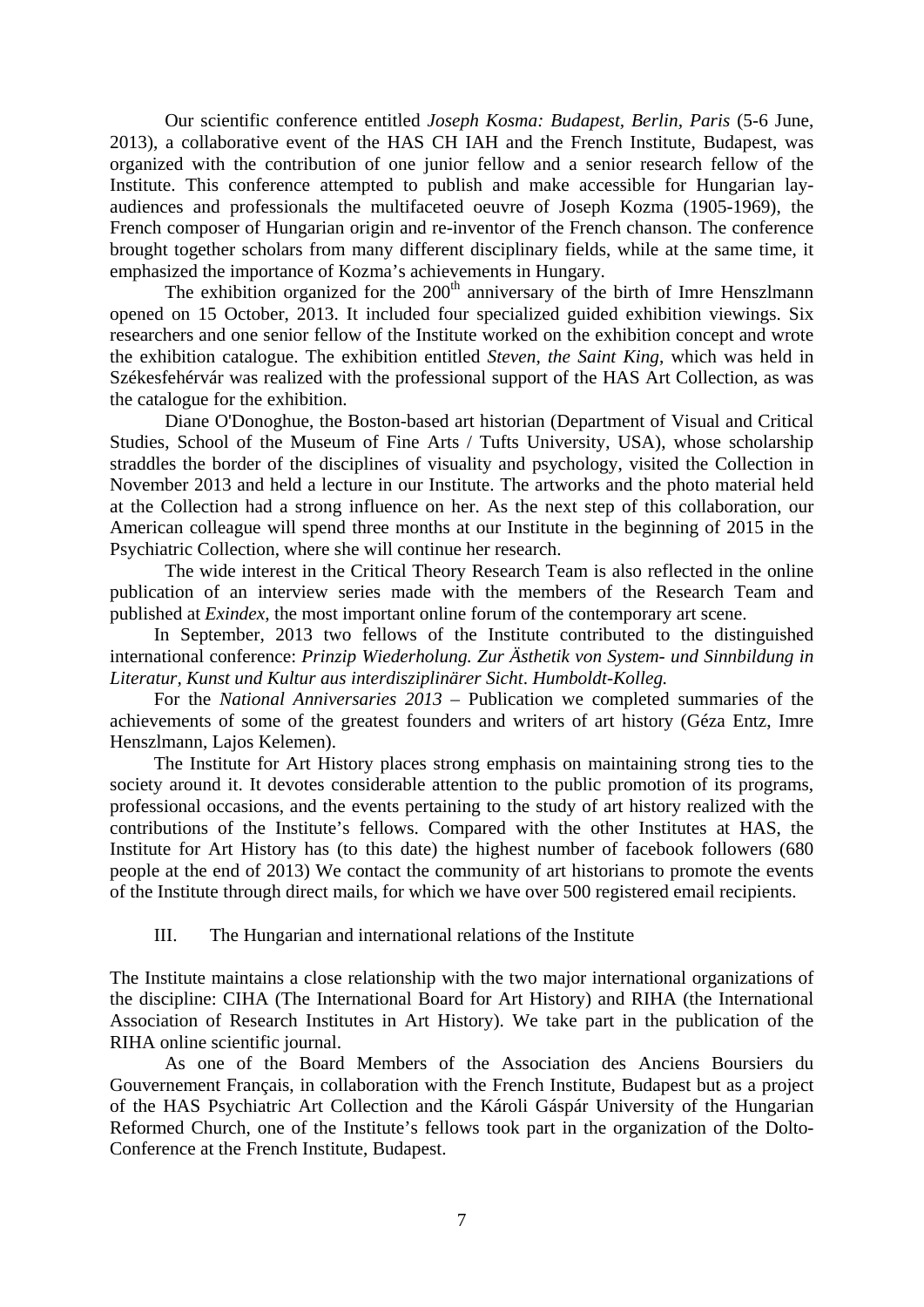At the SIPE Hungarian Colloquium (24-26 October, 2013) entitled *Psychobiography, patography: past, present, future. The technics of art therapy*, the Psychiatric Collection was represented with a lecture (Judit Faludy: *Border-Questions Around the Body)* as well as by participants in order to develop the Collections' professional network (psychiatrics, psychologists, art therapists). We organized an exhibition from the Collection at Intaháza (at the Intaháza rehabilitation Center, of the United Kemenesalja Hospital, in July-August, 2013) entitled *Breaking Out*. The exhibition was viewed by over 400 visitors.

Many fellows of the Institute for Art History took part in the conference entitled New Roads in Art History 2 November 22-24, 2013. The vice-director and senior scientific fellow of the Institute played an important role in the initiation and realization of the conference. Other fellows of the Institute also contributed as lecturers or panel-discussion moderators.

IV. Introduction of the most important Hungarian and international grants received in 2013

With the support of the Hungarian National Fund (HNF), the HAS, and the Peter Pazmany Catholic University (PPKE), five issues of the Institute's publication *Ars Hungarica* was published in 2013 (1-2. Laudation of Tünde Wehli; 3. Critical Theories; 4. Status Report on Hungarian Art History Writing; Supplemented by the laudation for György Kerényi).

The Institute manages several research and exhibition projects in collaboration with the Petőfi Literary Museum. Thanks to a grant from the HNF's Board for Publishing for the collaborative publication of the Institute and the Petőfi Literary Museum entitled *Chapters from the 16<sup>th</sup>-19<sup>th</sup>-Century history of women's' education*. Another collaborative project of the two institutions is the *You are the Civic Virtue and the Guardian Angels of Nationality* temporary exhibition and its connected educational programs, for which we received 700,000 HUF from the Board for Public Collections of the HNF.

In 2013, altogether 10 researchers carried out educational activities. They taught at all the Hungarian art history departments (including those outside the borders of Hungary), as well as at the Art History Institute of the Eötvös Lóránd University of Sciences (ELTE), the Art History Department of PPKE, Babeş-Bolyai University in Cluj, and other institutions of higher education, such as the Budapest Corvinus University (International Study Program, English language program), Pécs University of Sciences, Department of Mihály Pollack Technical and Informatics, Marcell Breuer Doctoral School (a course in architectural theory and history). They also taught at the Semmelweis University, the Gáspár Károli University, the János Wesley Theological College, and the Applied Arts Institute, Department of Art Theory at the Budapest College of Communication and Business. The topics that were taught included contemporary art, art theory, museology, architectural history, Hungarian art in the Middle Ages,  $19<sup>th</sup>$  Century architectural history,  $19<sup>th</sup>$  century fine arts, and art psychology. The fellows of the Institute take active part in the university level art history education as thesis consultants as well as opponents, and they contribute to the operation of the doctoral schools in art history. One of our senior scientific fellows wrote an Opponent's Review for a thesis entitled *The reconstruction practices of Neoavantgarde artworks* (DLA) and for Krisztina Vígh's thesis: *Sacrality in the Visual Arts (DLA).* Another senior fellow of our Institute supported a PhD thesis *Faust-illustrations in the 19th Century* as a consultant in this important topic, which is also significant for the recently compiled handbook of  $19<sup>th</sup>$  century Hungarian fine arts. An MA Thesis entitled *The Schulek-Department* was supervised by one of the Institute's scientific fellows, since it is related to the research conducted at our Institute.

We consider it particularly important to support the education of art historians outside the borders on Hungary. One of the Institute's Scientific Fellows is a regular lecturer on 19<sup>th</sup> Century Hungarian art and Museology at the Babeş-Bolyai University, and one scientific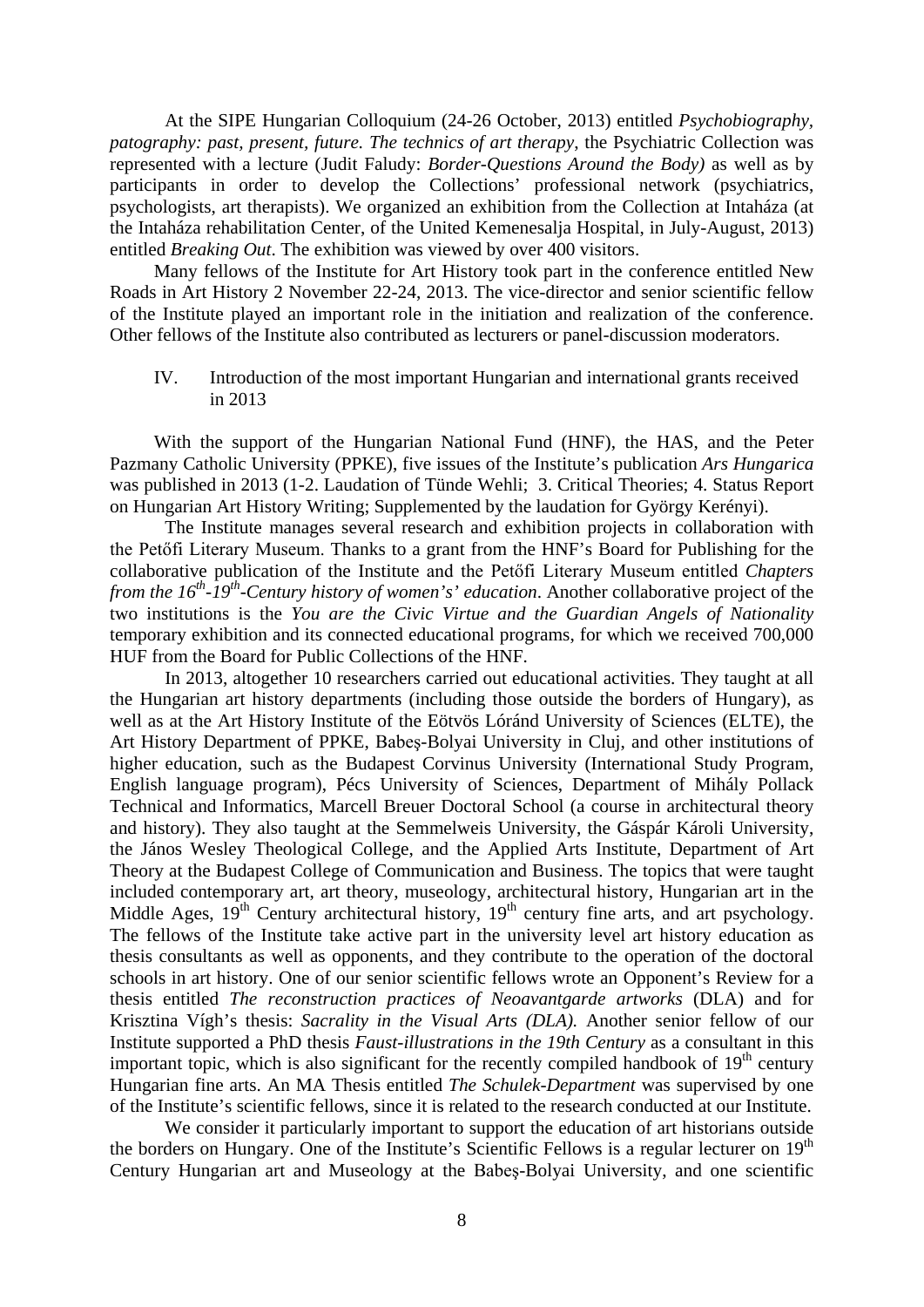consultant of our Institute takes part regularly in the scientific degree process in the Hungarian-language art historian education in Transylvania. In 2013 he was the opponent reviewer of the PhD thesis: *Transylvanian Castle Architecture in the Age of Historicism (1840-1918) The Castles of former Kolozs, Torda-Aranyos and Alsó-Fehér counties.* Researchers of the Institute gave lectures at Hungarian and foreign universities and research centres.

In 2013 our fellows spent altogether 305 days at foreign partner-institutions, and our colleagues from abroad spent a total of 83 days in our Institute. The Institute's Fellows conducted fieldwork and archival research mainly in the countries of East Central Europe (Austria, the Czech republic, Poland) and in the traditional language areas of art history in Italy, Germany and France. Our English and American connections are the strongest, thus most of the researchers who were guests of the Institute came from these countries. A total of 5 researchers came to our Institute and two of our researchers travelled to these countries. In the frame of our cooperation with institutions in the United States, our Institute's scientific fellow was the curator of the exhibition *Art as Ambassador: Hungarian Masterpieces from the Nancy G. Brinker and Christian L. Sauska Collections* at the Southport Gallery, in Connecticut.

The HAS Psychiatric Art Collection operating under the supervision of our Institute again hosted many scholars pursuing research. The professional consulting and guidance of the students, doctors, art therapists and potential future scholars is the responsibility of the two art historian fellows of the collection. In 2013/2014 an intern assisted with the data processing in the collection by partially digitalizing the photo material.

The researchers of the Institute often participated in conferences organized by other institutions or by the other institutes at the Center for Humanities. These included the *Preservation – Research – Sharing. Introduction of the Archives, Collections, Databases of the HAS Center for Humanities* conference and interdisciplinary seminar organized by the CH, where five fellows from different Collections of the Institute contributed by holding a presentation. (HAS CH Institute for Musicology, Budapest, January 18, 2013.)

- V. Significant Scientific Publications in 2013
- 1. Sisa József (szerk.): *A magyar művészet története a 19. században. Építészet és iparművészet.* Budapest, MTA Bölcsészettudományi Kutatóközpont – Osiris Kiadó, 2013, 735 p. (REAL elhelyezés jogdíj ügyek miatt nem megoldott)
- *2.* Bubryák Orsolya: *Családtörténet és reprezentáció. A galgóci Erdődy-várkastély gyűjteményei.* MTA BTK Művészettörténeti Intézet, Budapest, 2013. 545 p. (REAL elhelyezés jogdíj ügyek miatt nem megoldott)
- 3. Pócs Dániel: *A Didymus-corvina. Hatalmi reprezentáció Mátyás király udvarában.* Budapest, MTA BTK Művészettörténeti Intézet, 2012, 464 p. [A könyv 2013-ban jelent meg] (REAL elhelyezés jogdíj ügyek miatt nem megoldott)
- 4. *Henszlmann Imre (1813–1888). Kiállítás születésének 200. évfordulója alkalmából* / *Imre Henszlmann (1813–1888): Exhibition Honouring the 200th Anniversary of his Birth*. Kiállítási katalógus. Szerk.: Bubryák Orsolya. MTA BTK Művészettörténeti Intézet, Budapest, 2013, 64 p. (Részlet: <http://real.mtak.hu/id/eprint/10606>)
- 5. Havasi Krisztina: Adatok az óbudai királyi palota építészeti maradványainak értékeléséhez*.* In. *Kő kövön. Dávid Ferenc 73. születésnapjára /Stein auf Stein.*